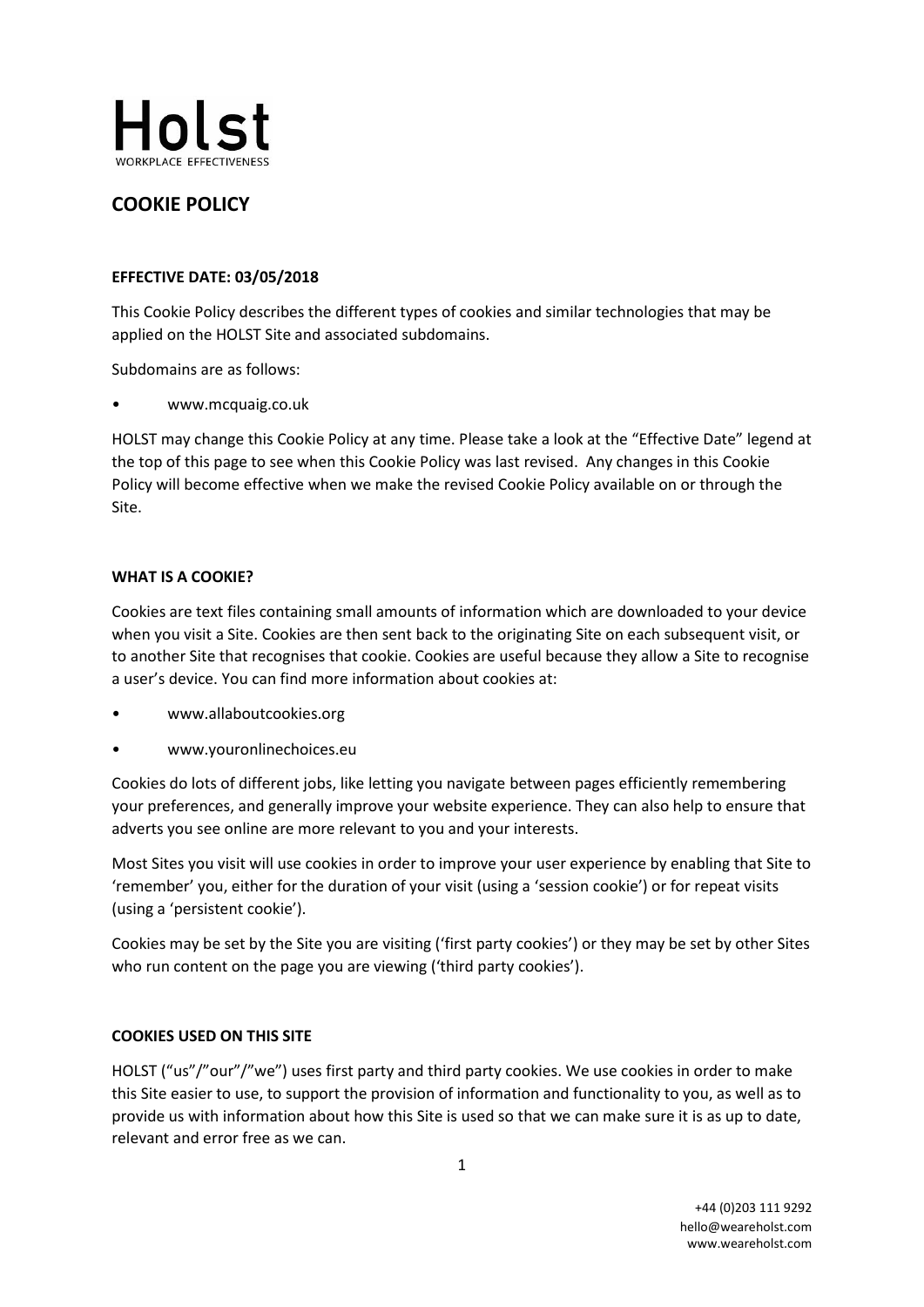

Further information about the types of cookies that are used on this Site is set out in HOLST's Data Privacy Statement. To the extent any Personal Information is collected through cookies, the Data Privacy Statement applies and compliments this Cookie Policy.

By continuing to browse the Site you are agreeing to our use of cookies and the cookies notice at the top of your browser will disappear. If you block our use of cookies, you may be unable to access certain areas of our Site and certain functions and pages will not work in the usual way. Doing so may also affect our ability to update this Site to cater for user preferences and improve its performance.

## **STRICTLY NECESSARY COOKIES**

Strictly necessary cookies are essential in order to enable you to move around the Site and use its features and/or services. Without these absolutely necessary cookies, the Site will not perform as smoothly for you as we would like it to and we may not be able to provide the Site with certain services or features.

## **PERFORMANCE COOKIES**

Performance cookies collect information about how visitors use a Site; for instance which pages visitors go to most often, and if they get error messages from web pages. These cookies do not collect any information that identifies a visitor. The information that these cookies collect is aggregated and is therefore anonymous. It is only used to improve how a Site works.

We use the following 3rd party Performance Cookies:

- Google Analytics
- Pardot
- Hotjar
- Double Click

Expiry: Indefinite.

#### **Functional Cookies**

Functional cookies allow this Site to remember choices you make (such as your user name and log in details) and any customisations you make to Site pages during your visit in order to provide enhanced, personalised features. For instance, these cookies can be used to remember changes you have made to text size, fonts and other elements of web pages that can be customised. They may also be used to provide services which you have asked for such as watching a video or commenting on a blog. The information these cookies collect may be anonymous and they cannot track your browsing activity on other Sites.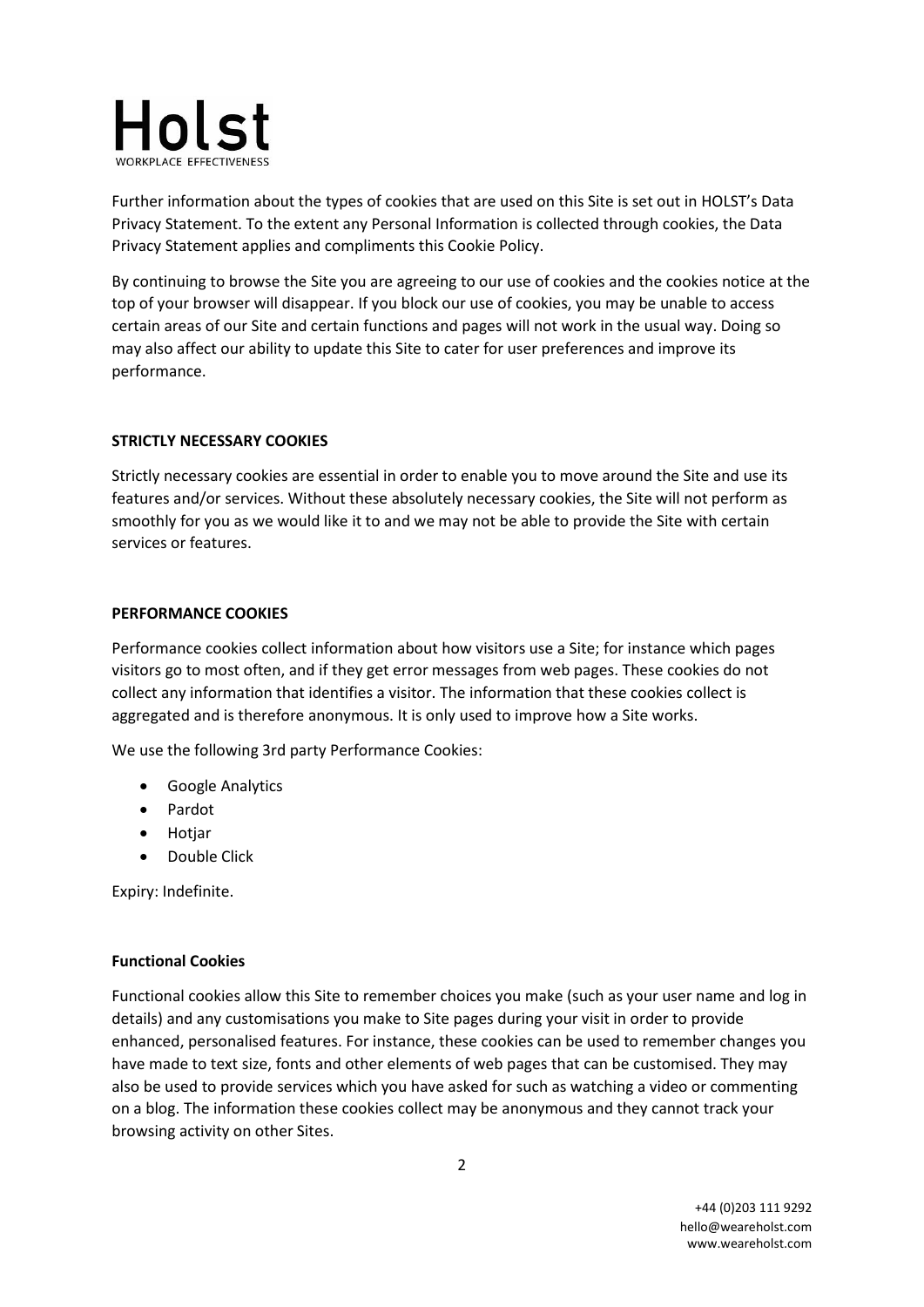

We do not use Functional Cookies.

#### **TARGETING OR ADVERTISING COOKIES**

Targeting or Advertising cookies are linked to services provided by third parties. The third party provides these services in return for recognising that you have visited our Site. These cookies collect information about your browsing habits on this Site in order to make advertising both on this Site and other Sites you subsequently visit relevant to you and your interests, to limit the number of times those adverts are served to you and to help measure the effectiveness of advertising campaigns.

We do not use Targeting or Advertising Cookies.

## **MANAGING COOKIES IN YOUR BROWSER**

In addition to the options provided above, you may refuse or accept cookies from the Site at any time by activating settings on your browser. Information about the procedure to follow in order to enable or disable cookies can be found on your Internet browser provider's site via your help screen. We have also supplied links to several of the more popular browsers for procedures on how to view and disable cookies.

- Google Chrome Browser
- Microsoft Internet Explorer Browser
- Mozilla Firefox Browser
- Apple Safari Browser
- Opera Web Browser

Please be aware that if cookies are disabled, not all features of the Site may operate as intended.

#### **HOW TO DELETE COOKIES**

For further information on how to delete cookies we recommend that you read the information provided at following link:

http://www.allaboutcookies.org/manage-cookies/clear-cookies-installed.html